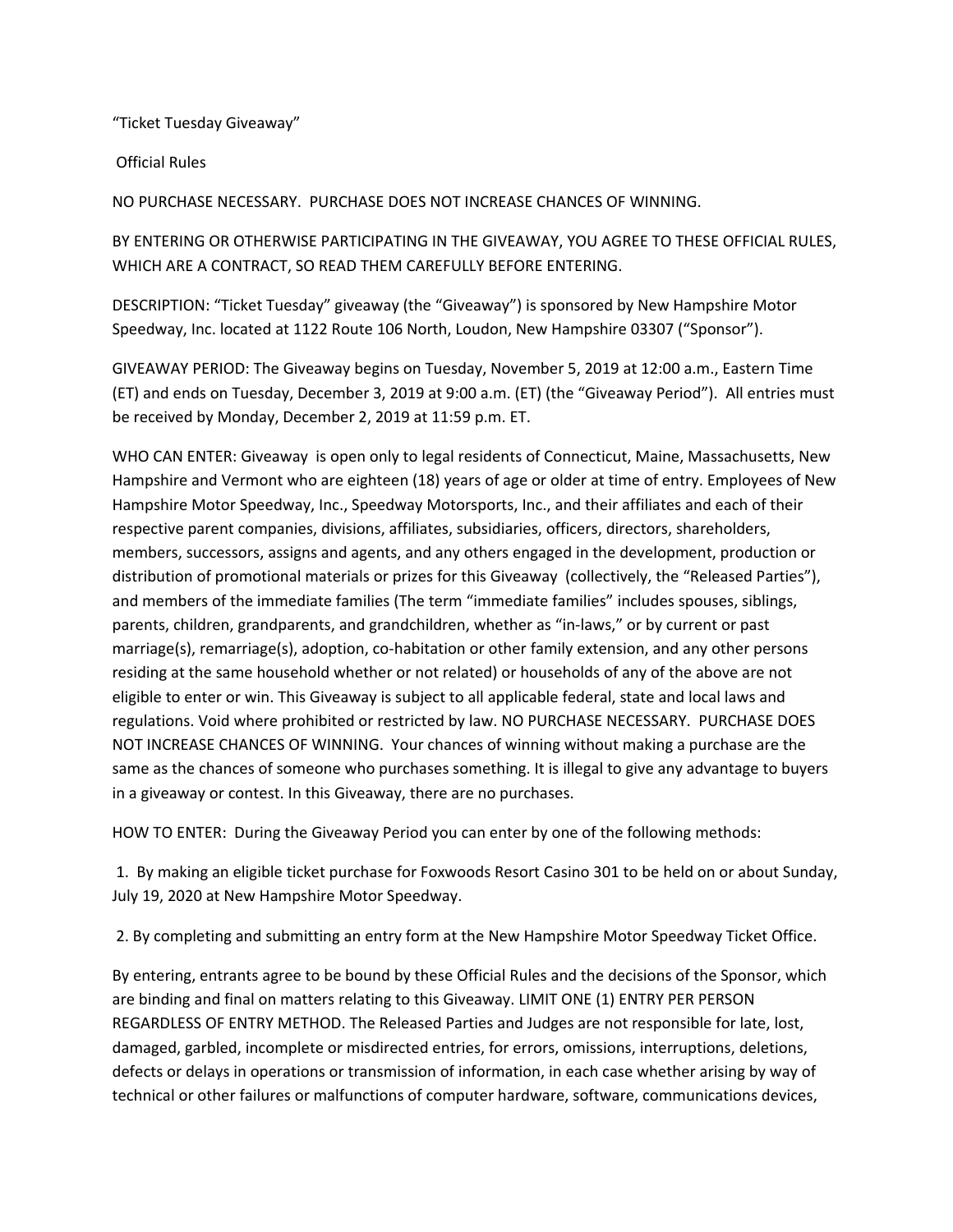transmission lines or data corruption, theft, destruction, unauthorized access to or alteration of entry materials, loss or otherwise. The Released Parties disclaims any liability for damage to any computer system resulting from participation in, or accessing or downloading information in connection with this Giveaway. All entries become the property of the Sponsor and will not be returned. Entrant agrees that the information supplied on the entry form or on Sponsor websites may be used for marketing purposes. Sponsor's use of information supplied by any entrant on entry forms (whether through a website or in paper form) shall be consistent with Sponsor's privacy policy located at [www.SpeedwayMotorsports.com/privacy](http://www.SpeedwayMotorsports.com/privacy) 

ANY ATTEMPT BY AN INDIVIDUAL TO DELIBERATELY DAMAGE OR TAMPER WITH SPONSOR'S WEBSITE OR TELEPHONE LINES UNDERMINE THE LEGITIMATE OPERATION OF THE GIVEAWAY IS IN VIOLATION OF CRIMINAL AND CIVIL LAWS AND SHOULD SUCH AN ATTEMPT BE MADE, SPONSOR RESERVES THE RIGHT TO SEEK REMEDIES AND DAMAGES FROM ANY SUCH INDIVIDUAL TO THE FULLEST EXTENT PERMITTED BY LAW, INCLUDING CRIMINAL PROSECUTION; AND IF SUCH INDIVIDUAL ENTERS THE GIVEAWAY HE/SHE WILL BE DISQUALIFIED.

WINNER SELECTION AND NOTIFICATION: Decisions of Sponsor with respect to the Giveaway are final. Four (4) potential prize winners will be selected in a random drawing conducted by Sponsor, or a judge ("Judge") it selects in its sole discretion on the following days: 11/12/19; 11/19/19; 11/26/19; 12/3/19 all eligible entries received prior to and during the Giveaway Period. One winner will be picked.

The potential prize winners are subject to verification, including without limitation, verification of eligibility, compliance with these Official Rules and completion of a Statement of Eligibility, Liability Release and Publicity Release (collectively "Releases") (except where prohibited by law). If a potential prize winner is found not to be eligible, then the potential prize winner will be disqualified. If attempted notification is returned as undeliverable, if the potential winner cannot be verified, or if the potential winner is otherwise unable to accept prize or whole prize, prize will be forfeited and may be awarded to an alternate provided sufficient time remains, in Sponsor's discretion. The potential prize winners will be notified by email or phone on Monday, December 2, 2019 after the drawing and will be required to sign the release prior to receipt of the prize. The Judge who pulls the potential winning entry will be the official conductor of the drawing. The Judge's decisions are final and binding in all respects and compliance with the terms of these Official Rules, the Prize described below.

PRIZE: Four (4) Winners. I Winner each drawing will receive:

- 11/12/19 Opportunity to wave the green flag at NASCAR Cup Series qualifying to be held at New Hampshire Motor Speedway on or about 7/17/20
- 11/19/19 Two passes to NASCAR Cup Series drivers meeting to be held prior to the NASCAR Cup Series Foxwoods Resort Casino 301 at New Hampshire Motor Speedway on or about 7/19/20
- 11/26/19 Two passes for victory lane for the NASCAR Cup Series Foxwoods Resort Casino 301 to be held at New Hampshire Motor Speedway on or about 7/19/20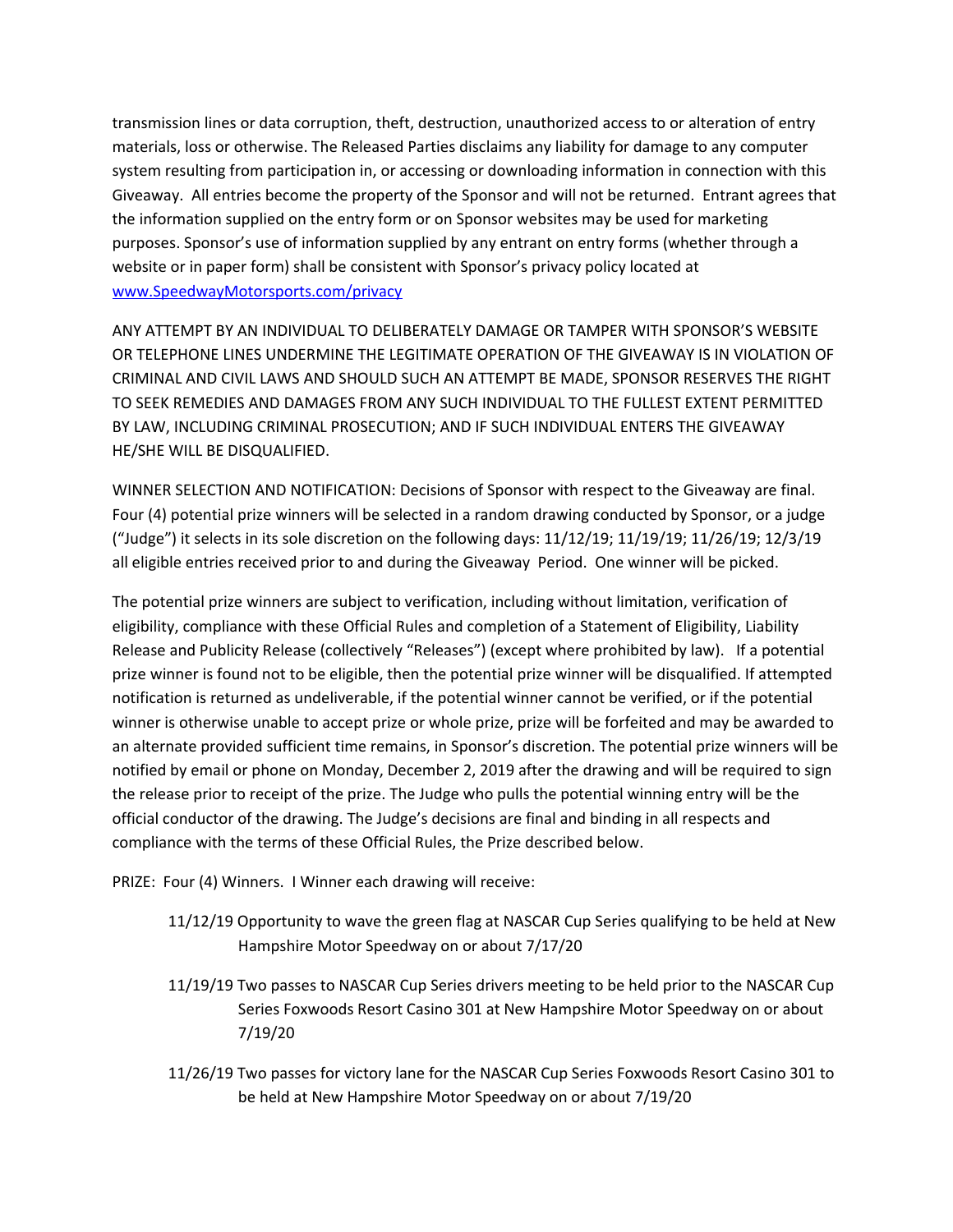## 12/3/19 One New Hampshire Motor Speedway cooler prize pack complete with a tool kit signed by NASCAR Cup Series driver Kyle Larson

The approximate retail value (ARV) is \$0.00.

ODDS OF WINNING: Odds of winning depend upon the number of eligible entries received.

WINNER RESPONSIBILITIES: Giveaway winner is responsible for any expenses in connection with the prizes not expressly described herein as being awarded including, without limitation, the following: (i) state and local taxes applicable, (ii) transportation to and from the event, (ii) any additional costs and expenses not described herein as being awarded. Date of events subject to change. Prize winners must accept the whole prize and cannot substitute, convert to cash, assign, or transfer prizes except at the sole discretion of Sponsor. Any difference between stated approximate value and the actual value of Giveaway Prize(s) will not be awarded.

Winner will be required to sign a Statement of Eligibility, Liability Release and Publicity Release (collectively "Releases") (except where prohibited by law) prior to issuance of prize(s).

RELEASE: By participating, entrants agree, and by accepting prize, winner(s) agrees, to release and hold harmless the Released Parties from any and all liability, injury, loss or damage incurred by participating in the Giveaway and/or the awarding, receipt, acceptance, possession or use/misuse of the prize(s).

PUBLICITY: By participating, where allowed by law, all participants and winners grant Sponsor and its affiliated companies exclusive permission to use their names, characters, photographs, voices and likenesses in connection with promotion of this and other giveaway and contests and waive any claims to royalty, right or remuneration for such use. By participating in the Giveaway, unless prohibited by law, participants agree that Sponsor and its affiliated companies may use personal information, e-mail addresses and other contact information obtained from participants in the Giveaway for marketing and other purposes.

WINNER(S) LIST/RULES REQUEST: For a copy of the rules or winner(s), or where required by law, a list of winner(s), mail a written request with a stamped, self-addressed return envelope to New Hampshire Motor Speedway, Attn: Guest Services, at the address listed above. All entries become the property of New Hampshire Motor Speedway and will not be returned. To be removed from our direct mail, please send your request to New Hampshire Motor Speedway, Attn: Guest Services, at the address set forth above. To be removed from our email list, please send your request to **FansFirst@NHMS.com**.

MODIFICATION: Sponsor reserves the right, at its sole discretion, to modify, cancel, postpone, delay, suspend and/or terminate this Giveaway in whole or in part in the event that the Giveaway is not capable of running as planned or as intended by these Official Rules by reason of any technical or other disabling causes that, in the sole discretion of the Sponsor, impair, corrupt or interrupt the administration, fairness, security or integrity or proper play of the Giveaway, including without limitation, hurricane, fire, flood, epidemic, earthquake, explosion, labor dispute or strike, act of God or public enemy, war, terrorist threat or activity or insurrection. In the event of cancellation, Sponsor shall